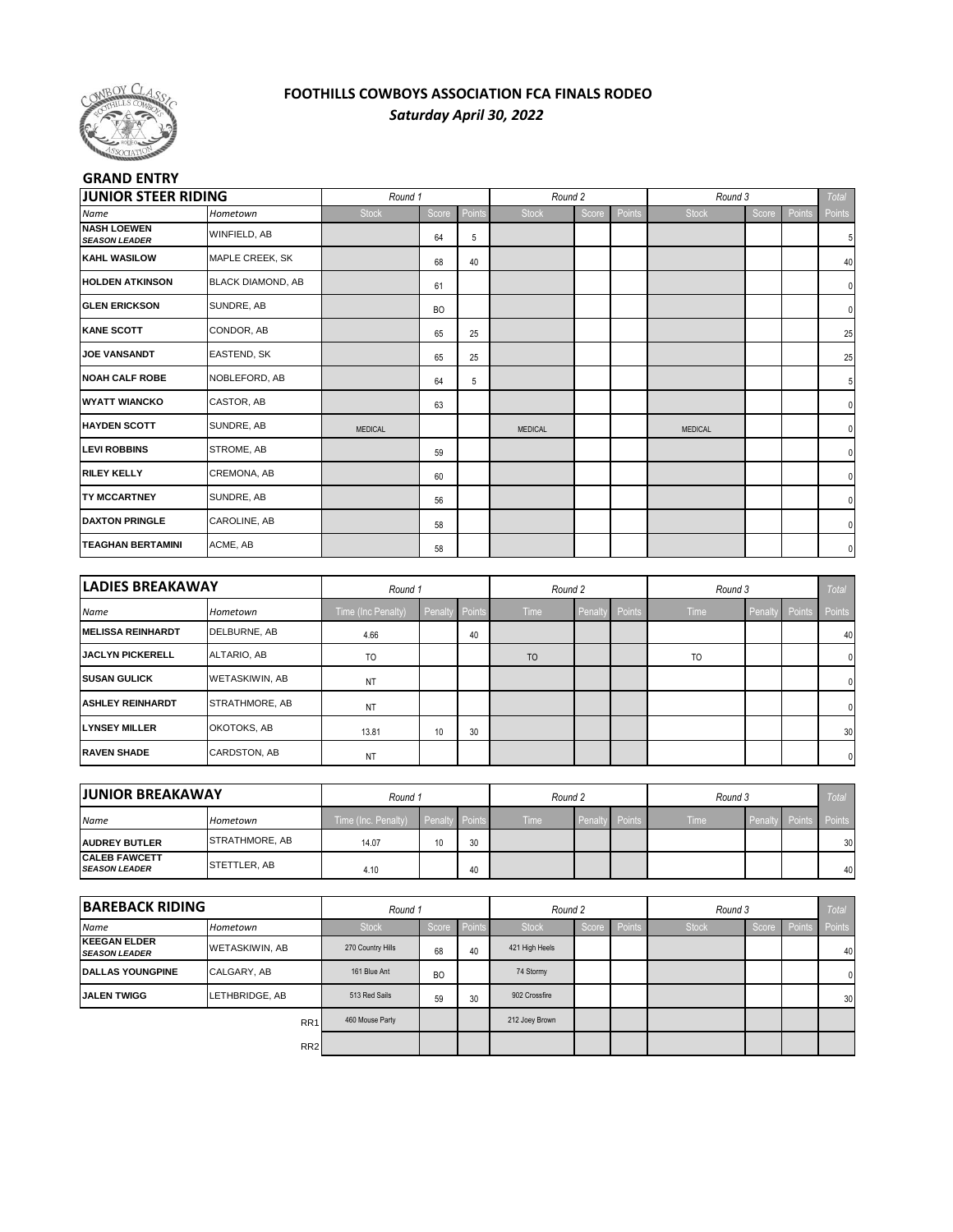| <b>SADDLE BRONC RIDING</b>                |                          | Round 1              |           |        | Round 2        |       |        | Round 3      |       |               | Total        |
|-------------------------------------------|--------------------------|----------------------|-----------|--------|----------------|-------|--------|--------------|-------|---------------|--------------|
| Name                                      | Hometown                 | <b>Stock</b>         | Score     | Points | <b>Stock</b>   | Score | Points | <b>Stock</b> | Score | <b>Points</b> | Points       |
| <b>JAKE HENRY</b><br><b>SEASON LEADER</b> | WHEATLAND COUNTY, AB     | 461 Buckeye          | 69        | 30     | 015 Hillbilly  |       |        |              |       |               | 30           |
| <b>CODY ALBERTSON</b>                     | <b>CROSSFIELD, AB</b>    | 990 Jingle Horse     | <b>MO</b> |        | 707 Barney     |       |        |              |       |               | $\mathbf{0}$ |
| <b>BRILEY SCOTT</b>                       | SUNDRE, AB               | 261 Gaunch Launch    | 71        | 40     | 024 Mouse      |       |        |              |       |               | 40           |
| <b>DIXON TATTRIE</b>                      | YOUNGSTOWN, AB           | 651 Miss Lizly       | 64        | 20     | 735 Jet Black  |       |        |              |       |               | 20           |
| <b>ADRIAN HEMART</b>                      | <b>BLACK DIAMOND, AB</b> | 453 Dog Pound Blonde | DG        |        | 147 Tiger Balm |       |        |              |       |               | $\mathbf{0}$ |
| <b>DENTON ARGENT</b>                      | CREMONA, AB              | 562 Rudy Toot Toot   | <b>BO</b> |        | 010 Outfitter  |       |        |              |       |               | $\mathbf{0}$ |
| <b>NICK BENTLEY</b>                       | LONGVIEW, AB             | 359 Peppy Lepew      | 51        | 10     | 18 George      |       |        |              |       |               | 10           |
|                                           | RR <sub>1</sub>          | 121 Crushed Velvet   |           |        | 972 Swag       |       |        |              |       |               |              |
|                                           | RR <sub>2</sub>          | 462 Hanging Tree     |           |        |                |       |        |              |       |               |              |

| <b>TIE DOWN ROPING</b>                        |                     | Round 1             |        |        | Round 2 |        |        | Round 3   |        |        | Total          |
|-----------------------------------------------|---------------------|---------------------|--------|--------|---------|--------|--------|-----------|--------|--------|----------------|
| Name                                          | Hometown            | Time (Inc. Penalty) | Penalt | Points | Time    | Penalt | Points | Time      | Penalt | Points | Points         |
| <b>COOPER RESCH</b>                           | STETTLER, AB        | <b>NT</b>           |        |        |         |        |        |           |        |        |                |
| <b>BRYCE KULBACKI</b>                         | RED WILLOW, AB      | TO                  |        |        | TO      |        |        | <b>TO</b> |        |        |                |
| <b>ROD WARREN</b>                             | BIG VALLEY, AB      | <b>NT</b>           |        |        |         |        |        |           |        |        |                |
| <b>DANNY FINNERTY</b>                         | DUCHESS, AB         | <b>NT</b>           |        |        |         |        |        |           |        |        |                |
| <b>JORDAN RICHARDSON</b>                      | <b>BLUFFTON, AB</b> | 12.6                |        | 30     |         |        |        |           |        |        | 30             |
| <b>CHASE KELLETT</b>                          | PICTURE BUTTE, AB   | NT                  |        |        |         |        |        |           |        |        |                |
| <b>TYSON WRIGHT</b>                           | LETHBRIDGE, AB      | 25.6                | 10     | 10     |         |        |        |           |        |        | 10             |
| <b>TY HERMAN</b>                              | HILDA, AB           | 11.2                |        | 40     |         |        |        |           |        |        | 40             |
| <b>KYLE FODEN</b>                             | OKOTOKS, AB         | 23.7                | 10     | 20     |         |        |        |           |        |        | 20             |
| <b>GARRET HUGHSON</b><br><b>SEASON LEADER</b> | FOREMOST, AB        | <b>NT</b>           |        |        |         |        |        |           |        |        | $\overline{0}$ |

| <b>JUNIOR BULL RIDING</b>                   |                     | Round 1      |           |        | Round 2           |       |        | Round 3      |       |        | <b>Total</b> |
|---------------------------------------------|---------------------|--------------|-----------|--------|-------------------|-------|--------|--------------|-------|--------|--------------|
| Name                                        | Hometown            | <b>Stock</b> | Score     | Points | <b>Stock</b>      | Score | Points | <b>Stock</b> | Score | Points | Points       |
| <b>BEAU GARDNER</b><br><b>SEASON LEADER</b> | ARROWWOOD, AB       | 316 Lionel   | 56        |        | 62 Jake The Snake |       |        |              |       |        | 0            |
| <b>GRIFFEN KOESTER</b>                      | ROCKYFORD, AB       | 50 Pokerface | 63        | 30     | 702 Red Claw      |       |        |              |       |        | 30           |
| <b>GORDON ERICKSON</b>                      | SUNDRE, AB          | B7 Leroy     | 61        | 10     | 87                |       |        |              |       |        | 10           |
| <b>BRAHMER GAEHRING</b>                     | COUTTS, AB          | 2B Stingwray | 66        | 40     | 28                |       |        |              |       |        | 40           |
| <b>KESTON LOEWEN</b>                        | <b>WINFIELD, AB</b> | A7 Dean      | <b>BO</b> |        | 921 Jams & Jelly  |       |        |              |       |        | 0            |
| <b>KEGAN BISHELL</b>                        | CONSORT, AB         | 2 Kojack     | 62        | 20     | F4 Joe Exotic     |       |        |              |       |        | 20           |
|                                             | RR <sub>1</sub>     | Jr Thomas    |           |        | Wacky Tabacky     |       |        |              |       |        |              |
|                                             | RR <sub>2</sub>     |              |           |        |                   |       |        |              |       |        |              |

| <b>STEER WRESTLING</b>                      |                    | Round 1        |        |        | Round 2        |        |        | Round 3        |         |       | <b>Total</b> |
|---------------------------------------------|--------------------|----------------|--------|--------|----------------|--------|--------|----------------|---------|-------|--------------|
| <b>Name</b>                                 | Hometown           | <b>Time</b>    | Penalt | Points | Time           | Penalt | Points | <b>Time</b>    | Penalty | Point | Points       |
| <b>BART HOLLOWAY</b>                        | SIKSIKA, AB        | <b>NT</b>      |        |        |                |        |        |                |         |       |              |
| <b>CARTER MCINTYRE</b>                      | SUNDRE, AB         | <b>MEDICAL</b> |        |        | <b>MEDICAL</b> |        |        | <b>MEDICAL</b> |         |       |              |
| <b>KEENAN CRANE</b>                         | CARDSTON, AB       | <b>NT</b>      |        |        |                |        |        |                |         |       |              |
| <b>GLEN ALLEN NASH</b>                      | DRAYTON VALLEY, AB | <b>NT</b>      |        |        |                |        |        |                |         |       |              |
| <b>WYATT WILSON</b><br><b>SEASON LEADER</b> | RIMBEY, AB         | 8.6            |        | 40     |                |        |        |                |         |       | 40           |

**INTERMISSION**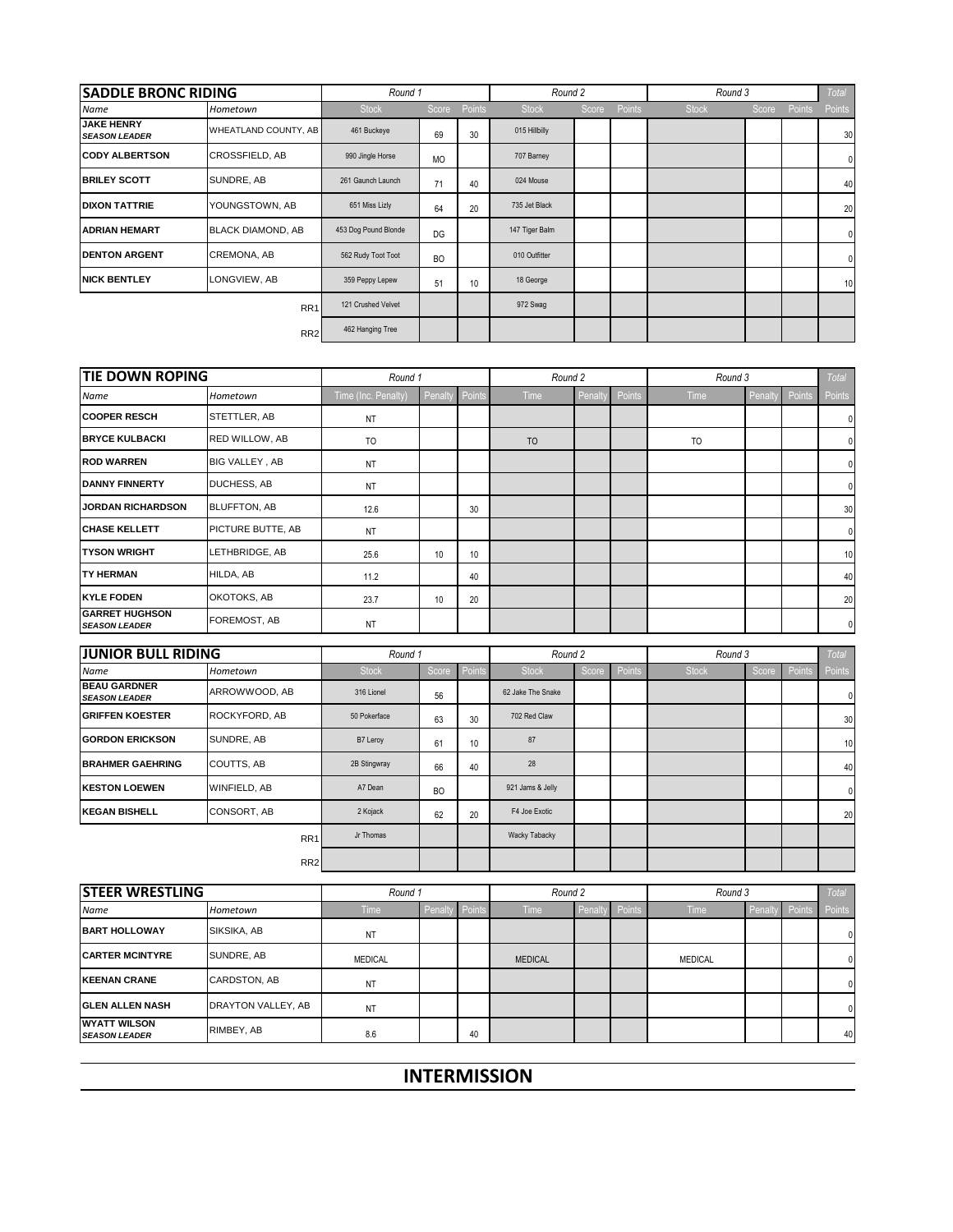| <b>LADIES BARREL RACING</b><br>Hometown       |                      | Round 1            |         |               | Round 2                  |        |                 | Round 3        |         |        | <b>Total</b> |
|-----------------------------------------------|----------------------|--------------------|---------|---------------|--------------------------|--------|-----------------|----------------|---------|--------|--------------|
| Name                                          |                      | Time (Inc Penalty) | Penalt  | <b>Points</b> | Time                     | Penalt | Points          | Time           | Penalty | Points | Points       |
| <b>KIRBY PENTTILA</b>                         | CALGARY, AB          | 16.289             |         | 10            |                          |        |                 |                |         |        | 10           |
| <b>SHANNON VAN BUSKIRK</b>                    | CLARESHOLM, AB       | 17.243             |         |               |                          |        |                 |                |         |        |              |
| <b>DIANE SEWELL</b>                           | SUNDRE, AB           | 17.603             |         |               |                          |        |                 |                |         |        |              |
| <b>LYNSEY MILLER</b>                          | OKOTOKS, AB          | 16.807             |         |               |                          |        |                 |                |         |        | 0            |
| <b>AMARA FINNERTY</b><br><b>SEASON LEADER</b> | HIGH RIVER, AB       | 22.323             | 5       |               |                          |        |                 |                |         |        | 0            |
| <b>LYNN MCGONIGLE</b>                         | WHEATLAND COUNTY, AB | 27.198             | 10      |               |                          |        |                 |                |         |        | 0            |
| <b>BRANDY VOGT</b>                            | CRANBROOK, BC        | 16.154             |         | 40            |                          |        |                 |                |         |        | 40           |
| <b>TIFFANY WATSON</b>                         | PINCHER CREEK, AB    | 16.255             |         | 20            |                          |        |                 |                |         |        | 20           |
| <b>BOBBIE GOODWIN</b>                         | CRANBROOK, BC        | 16.979             |         |               |                          |        |                 |                |         |        | $\Omega$     |
| <b>SUSAN GULICK</b>                           | WETASKIWIN, AB       | 16.228             |         | 30            |                          |        |                 |                |         |        | 30           |
| <b>KAITLYN JACOBSON</b>                       | OKOTOKS, AB          | 16.660             |         |               |                          |        |                 |                |         |        | $\Omega$     |
| <b>SHARYL MALIN</b>                           | OKOTOKS, AB          | 16.883             |         |               |                          |        |                 |                |         |        | 0            |
| <b>DAYNA SEWELL</b>                           | SUNDRE, AB           | 16.463             |         |               |                          |        |                 |                |         |        | 0            |
| <b>JUNIOR BARREL RACING</b>                   |                      | Round 1            |         |               | Round 2                  |        |                 | Round 3        |         |        | <b>Total</b> |
| Name                                          | Hometown             | Time (Inc Penalty) | Penalty | <b>Points</b> | Penalt<br>Time<br>Points |        | Time<br>Penalty |                | Points  | Points |              |
| <b>MARY SALIBA</b>                            | CALGARY, AB          | 17.390             |         |               |                          |        |                 |                |         |        | 0            |
| <b>TRINITY SEWELL</b>                         | SPARWOOD, BC         | 17.375             |         |               |                          |        |                 |                |         |        | $\Omega$     |
| <b>RHEGAN SHADE</b>                           | LETHBRIDGE, AB       | 16.857             |         | 20            |                          |        |                 |                |         |        | 20           |
| <b>LUCILE SIRODOT</b>                         | CALGARY, AB          | 17.113             |         |               |                          |        |                 |                |         |        | 0            |
| <b>AMY NAISMITH</b><br><b>SEASON LEADER</b>   | BRANT, AB            | 16.628             |         | 30            |                          |        |                 |                |         |        | 30           |
| JAYDEN DONALD                                 | CRANBROOK, BC        | 21.322             | 5       |               |                          |        |                 |                |         |        | 0            |
| <b>RHYS DESMET</b>                            | WHEATLAND COUNTY, AB | 16.920             |         | 10            |                          |        |                 |                |         |        | 10           |
| <b>JOLIE DESMET</b>                           | WHEATLAND COUNTY, AB | 21.966             | 5       |               |                          |        |                 |                |         |        | 0            |
| <b>ZOE BUECKERT</b>                           | OKOTOKS, AB          | 16.484             |         | 40            |                          |        |                 |                |         |        | 40           |
| <b>PRESLEY RYAN</b>                           | CALGARY, AB          | <b>MEDICAL</b>     |         |               | <b>MEDICAL</b>           |        |                 | <b>MEDICAL</b> |         |        | 0            |
| <b>NEVEAH LITTLE BEAR</b>                     | MORLEY, AB           | 17.294             |         |               |                          |        |                 |                |         |        | 0            |
| <b>PFF WFF BARRFL RACING</b>                  |                      |                    |         |               | Round 2                  |        |                 | Round 3        |         |        | Total        |

| <b>PEE WEE BARREL RACING</b>                  |                     | Round 1            |        |            | Round 2 |        |           | Round 3 |         |        | <b>Total</b> |
|-----------------------------------------------|---------------------|--------------------|--------|------------|---------|--------|-----------|---------|---------|--------|--------------|
| <b>Name</b>                                   | Hometown            | Time (Inc Penalty) | Penalt | ′ I Points | Time    | Penalt | tv Points | Time '  | Penalty | Points | Points       |
| <b>MOLLY BECKER</b>                           | ALIX. AB            | 16.787             |        | 20         |         |        |           |         |         |        | 20           |
| <b>CHECOTAH</b><br><b>MANY GREY HORSES</b>    | <b>CARDSTON, AB</b> | 16.905             |        | 10         |         |        |           |         |         |        | 10           |
| <b>BROOKE ANDERSON</b>                        | OKOTOKS, AB         | 16.664             |        | 30         |         |        |           |         |         |        | 30           |
| <b>ALLEY BUECKERT</b><br><b>SEASON LEADER</b> | OKOTOKS, AB         | 16.266             |        | 40         |         |        |           |         |         |        | 40           |

## **THANK YOU TO ALL THE VOLUNTEERS TO HELP MAKE THIS EVENT A SUCCESS**

## **THANK YOU TO ALL THE SPONSORS**